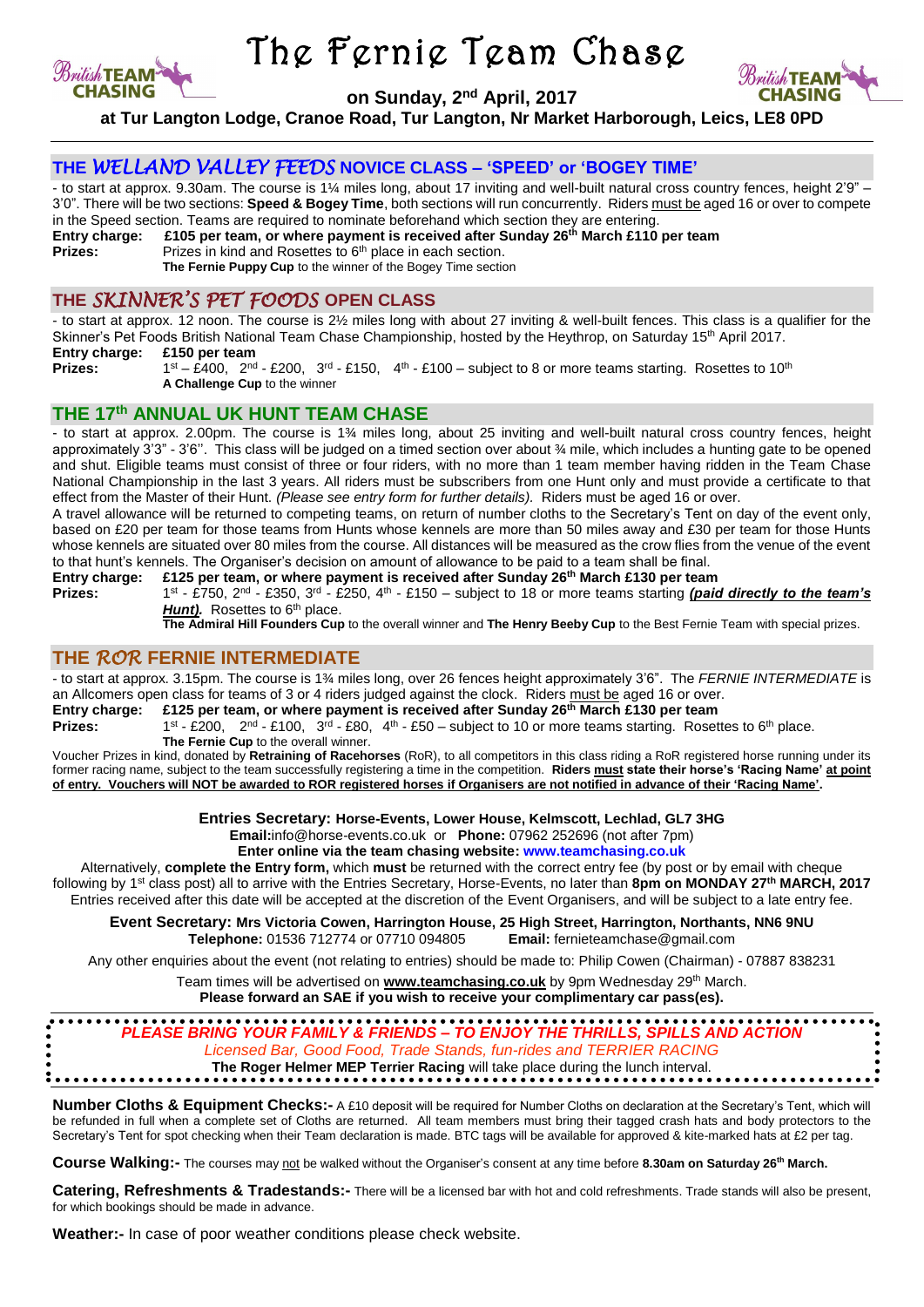# **Fernie Team Chase – Administrative Guidelines**

#### THESE MATTERS ARE FOR THE INFORMATION OF ALL COMPETITORS AND SPECTATORS AT THE EVENT

*In addition to their role in respect of the MFHA Cross Country Team Chase rules, the Stewards will be responsible for ensuring fair play at the event, with the best interests of Team Chasing at heart, and in particular with regard to:*

MARKING OF COURSE - The Novice Class course will be marked by white numbers on a blue background, the Open will be marked by white numbers on a red background and The UK Hunt & Intermediate Team Chase courses will be marked by white numbers on a black background.

2. **WINNING TIME** – In the Open, ROR Fernie Intermediate and Novice "Speed section", the fastest team to complete the course will win.

In the UK Hunt Team Chase, the fastest team to complete the special timed section of the course (to be known as 'The Hunting Zone') will win, so long as the 3 counting Members of the team do not incur any rider or horse fills on the entire course and the time they take to complete the entire course is not be more than 20 seconds slower than the total time of the fastest team's entire round.

In the Novice "Bogey" Class 'the team nearest the 'bogey' time will win. The 'Bogey' time will be determined by the organisers in advance of the event, and will be equivalent to a standard hunting pace around the course in the prevalent conditions. Falls will be penalised by time only. In the event of a dead heat between teams, the time of the fourth horse will count.

DAMAGE TO FENCES - When damage occurs to a fence, the event will continue at the discretion of the Organisers with that part of the fence damaged marked with white crossed sticks which must not be jumped by the competitors.

**4.** DRESS - Competitors in the Novice, Intermediate and Open Classes must wear standard cross country dress. All teams in the UK Hunt Team Chase will be required to wear either standard Hunt dress or a black, blue or red jersey to match normal hunting attire. Body protectors may be worn either under or over Hunt Dress or Black/Blue/Red Jerseys.

5. **NUMBER CLOTHS** – The deposit for the 4 number cloths (MFHA rule 26) will only be refundable when ALL 4 cloths are returned. These must be worn by all team members in accordance with the colours declared in the event Programme. Failure to do so will incur elimination from the competition.

6. **TEAM CAPTAINS** – It is the Team Captain's responsibility to ensure that each member of the team has read and adheres to all the rules.

7. **EXERCISING OF HORSES** - Horses may only be exercised in the area provided. No competitor may ride on, or over, or near the course or nominated car parking areas, except when actually competing.

8. CUPS - All cups must be returned to the Hon. Secretary at least 7 days prior to the following year's event – any damage or loss must be reimbursed at cost of replacement. The holder shall be responsible for insurance of the cup.

9. **DOGS ON LEADS** – All dogs must be kept on leads at all times.

10. **COMPLIANCE WITH OFFICIAL DIRECTIONS** - Riders and Owners of competing horses and their grooms must obey any order or direction given to them by a responsible official and in particular they shall not do anything liable to upset or hinder the smooth running of the Event.

11. **PRIZEGIVING** – All competitors are encouraged to attend the prizegiving. The winning teams shall be required to attend photocalls and give interviews to journalists where requested by the organisers.

12. **CAR PASSES** – Admission to the event in any vehicle other than a horsebox will only be permitted where a valid car pass can be displayed to the gateman or on payment of the appropriate admission price. Car passes will be circulated to all officials in advance. In addition each team competing in the Novice Class will be eligible for one £10 car pass on receipt of an s.a.e. by the Hon Secretary. Each Inter-Hunt/Intermediate team will be eligible for two £10 car passes & each Open team will be eligible for three £10 car passes. No further car passes will be available prior to the event, and a team's car pass(es) will not be sent out other than where an s.a.e. is received by the Secretary in sufficient time prior to the event.

13. **OVERNIGHT ACCOMMODATION** - If help is required with overnight accommodation and/or stabling for team members and their horses (which can be provided locally), please contact the Secretary as early as possible for details of appropriate contacts. The Team Captain shall be held responsible for any unsatisfactory late cancellations of confirmed bookings. All requests must be made before Saturday 25th March.

# **The 17th Annual UK Hunt Team Chase,** *and* **The ROR Fernie Intermediate**

## **SPECIAL RULES**

*This class will be run under the MFHA Cross-Country Team Chase Rules, and in accordance with the Administrative Guidelines for the Fernie Team Chase. The following special rules will also apply:*

1. Entries will only be accepted for **The UK Hunt Team Chase** from teams of three or four subscribers or hunt servants from one Hunt only, with the name of the Hunt in front of the Team name (eg. Fernie Friendlies, Warwickshire Wobblies, Puckeridge Punters, Tiverton Tigers, Tynedale Thrusters etc). The competition is open to subscribers and hunt servants of all properly recognized packs of hounds in the United Kingdom and Ireland, including any drag or bloodhounds providing they are properly registered with their relevant hunt association.

2. Entries for **The ROR Fernie Intermediate** and **The UK Hunt Team Chase** will be accepted from teams of three or four riders who are sufficiently competent to tackle an Intermediate Team Chase course.

3. **No team in the UK Hunt Team Chase may consist of more than one rider who has previously competed in the National Team Chase Championship during the preceding three years.** 

4. Each Hunt may enter as many teams as it wishes. In the event of over-subscription, entries will be limited and it may be necessary to restrict the number of teams per Hunt.

5. Each UK Hunt Team Chase team must have confirmation from a Master of their Hunt that EVERY member of the team is a subscriber to, or Hunt Servant of, the Hunt they are representing and has hunted on at least four occasions with that hunt during the current season, in order to make their entry valid (the signature of the Master is required on the entry form). The organisers reserve the right to seek further clarification if required.

6. Late substitutions will be allowed, but the additional Master's Certificate in respect of any late substitute must be lodged with the Secretary in advance of the competition.

7. In the UK Hunt Team Chase (only), at least 3 members of every team will be required to pass through a hunting gate which must be opened, passed through and properly shut by at least three members of that team and the gateshutter must have remounted before any members of the team jump the next fence in the timed zone. A steward will indicate when the gate has been satisfactorily shut. Any team failing to do so will incur a 15 second time penalty.

8. Teams will only be eligible for prize money if the 3 counting members of the team complete the entire course without a horse or rider fall.

9. Any team completing the UK Hunt Team Chase course in a slower time than the "Maximum Available Time" posted on the day of the event will not be eligible for any prizes within that competition. This time will be calculated on the basis of a slow hunting pace around the entire course in the prevalent conditions. Teams will only be eligible for prize money where they complete the entire course in a time which is within 30 seconds of the fastest team around the entire course during the class.

10. In the UK Hunt Team Chase (only) a travel allowance will be returned to competing teams, on return of number cloths to the Secretary's Tent on day of the event, based on £20 per team for those teams from Hunts whose kennels are more than 50 miles away and £30 per team for those Hunts whose kennels are situated over 80 miles from the course. All distances will be measured as the crow flies from the venue of the event to that hunt's kennels. The Organiser's decision on amount of allowance to be paid to a team shall be final.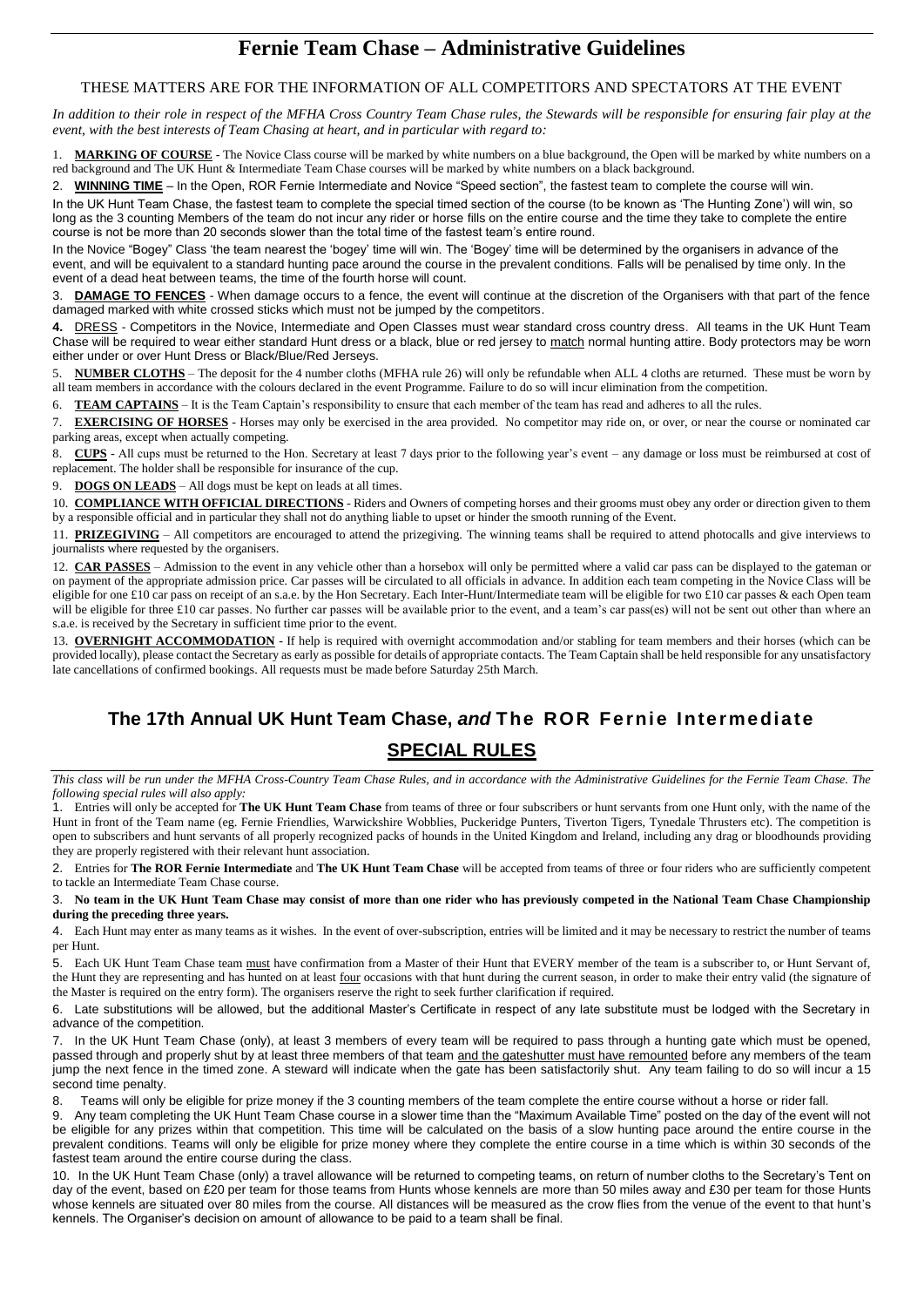





|                      |  | $\overline{\phantom{0}}$ |
|----------------------|--|--------------------------|
| <b>Contact name:</b> |  |                          |
|                      |  |                          |
| <b>Address:</b>      |  |                          |
|                      |  |                          |
|                      |  |                          |
| <b>Telephone:</b>    |  |                          |
| Email:               |  |                          |
|                      |  |                          |
| <b>Name of Team:</b> |  |                          |
|                      |  |                          |

| <b>Please select which Section</b> | <b>Novice Bogey Time</b> |  | <b>Novice Speed</b> |
|------------------------------------|--------------------------|--|---------------------|
|------------------------------------|--------------------------|--|---------------------|

**I hereby CERTIFY that ALL members of the team entered in the NOVICE SPEED and named below** 

**are aged 16 years or over …………...………… (Name) ………………………….. (Signature)**

| <b>RIDER</b> | <b>HORSE</b> |
|--------------|--------------|
| Team Captain |              |
|              |              |
|              |              |
|              |              |
|              |              |
|              |              |
|              |              |
|              |              |

All participants must carry Third Party Liability Insurance for not less than £5 million which is available through membership of the Countryside Alliance. It is also strongly recommended that all participants have Personal Accident Insurance.

Please note that valid entries can be made online, by post or email. Entries will not be accepted by telephone.

### **CAR PASSES**

Each team is also entitled to one £10 car passes. Car passes will only be forwarded on receipt of a SAE to **Event Secretary: Victoria Cowen, Harrington House, 25 High Street, Harrington, Northants NN6 9NU**

# **ENTRY CHARGE FOR NOVICE CLASS - £105.00 per Team**,

**or where payment is received after Monday 27th March £115 per Team.**  *Please note, this includes MFHA levy of £5 and a £1.25 administration charge per team.*  **Enter online at www.teamchasing.co.uk**

Entries, with cheque/s payable to **Fernie Team Chase,** must arrive with the Entries Secretary 'Horse-Events' no later than **10pm on Monday 27 th March, 2017**

**Entries Secretary: Horse-Events, Lower House, Kelmscott, Lechlade, GL7 3HG Email:** [info@horse-events.co.uk](mailto:info@horse-events.co.uk) or **Phone:** 07962 252696 (not after 7pm) Team times will be advertised on **[www.teamchasing.co.uk](http://www.teamchasing.co.uk/)**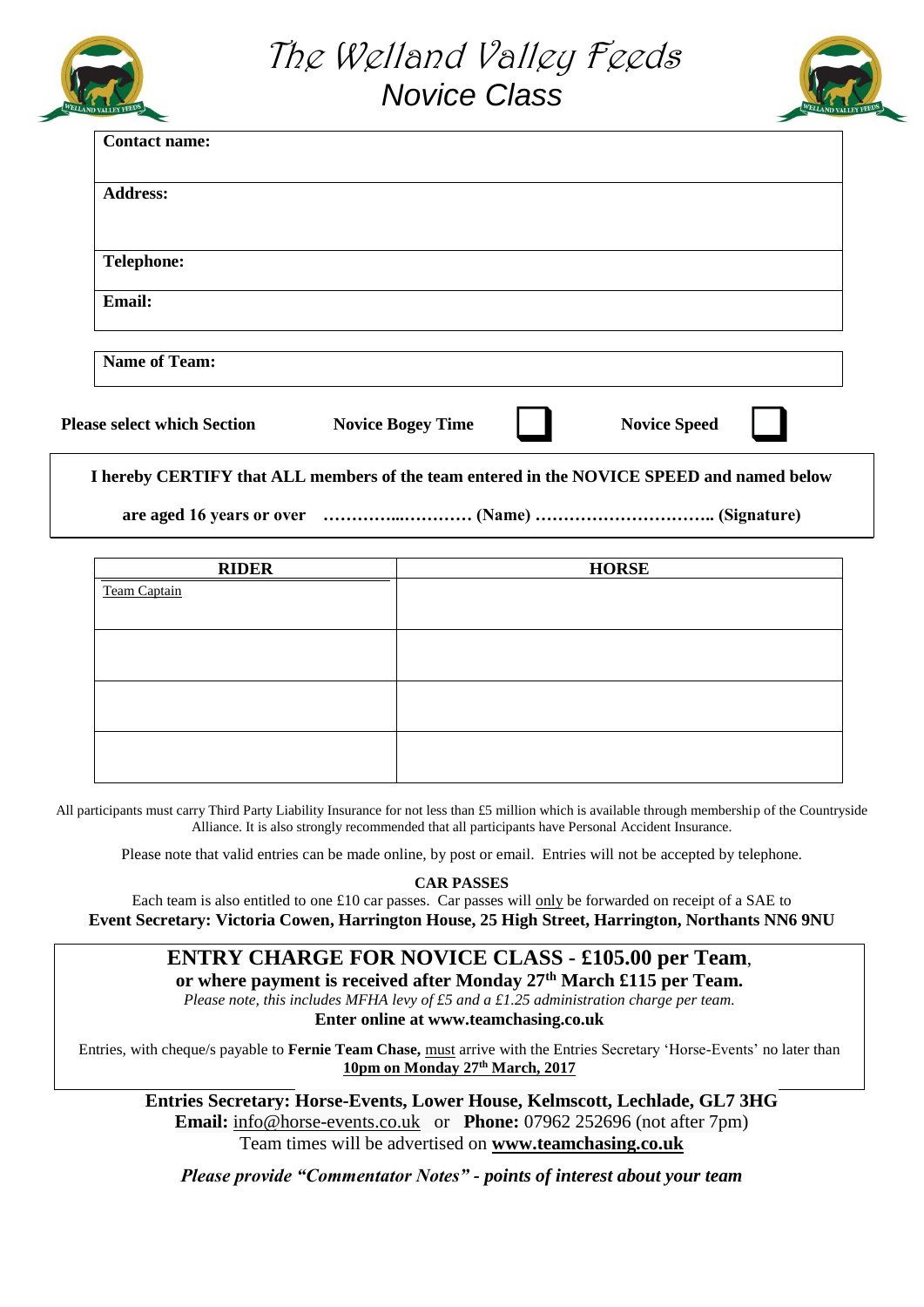# The 17<sup>th</sup> Annual UK Hunt Team Chase

| $\mathscr{B}_{\mathcal{W}}$ itish TEAM $^3$ |  |
|---------------------------------------------|--|
| <b>CHASING</b>                              |  |

 $\mathcal{B}$ ritish TEAM **CHASING** 

| <b>Contact name:</b> |  |
|----------------------|--|
|                      |  |
| <b>Address:</b>      |  |
|                      |  |
|                      |  |
| <b>Telephone:</b>    |  |
| Email:               |  |
|                      |  |

# **Name of Hunt:**

**Name of Team:**

*To qualify for the UK Hunt Team Chase, this must include name of Hunt in front (eg. Fernie Friendlies)*

| <b>RIDER</b>        | <b>HORSE</b> |
|---------------------|--------------|
| <b>Team Captain</b> |              |
|                     |              |
|                     |              |
|                     |              |
|                     |              |
|                     |              |
|                     |              |
|                     |              |

All participants must carry Third Party Liability Insurance for not less than £5 million which is available through membership of the Countryside Alliance. It is also strongly recommended that all participants have Personal Accident Insurance.

Please note that valid entries can be made online, by post or email. Entries will not be accepted by telephone.

### **CAR PASSES**

Each team is also entitled to two £10 car passes. Car passes will only be forwarded on receipt of a SAE to **Event Secretary: Victoria Cowen, Harrington House, 25 High Street, Harrington, Northants NN6 9NU**

### **MASTER'S CERTIFICATE**

**I hereby CERTIFY that ALL members of the team named above are SUBSCRIBERS to the ………………………………Hunt, are 16 years or older and that not more than one team member has competed in the Team Chase National Championship within the last 3 years and that each team member has hunted with our Hunt on at least 4 occasions during the current 2016/17 season.** 

> *In the event that this team does not meet the qualification criteria for the competition, I hereby confirm and agree that the hunt will refund any prizemoney paid to it.*

**Name of Master of Hunt (please print):**

**Signature of Master: Date:**

# **ENTRY CHARGE FOR THE UK HUNT TEAM CHASE £125.00 per Team, or where payment is received after Monday 27 th March £135.00 per Team**

*Please note, this includes MFHA levy of £5 and a £1.25 administration charge per team.* 

**Enter online at www.teamchasing.co.uk**

Entries, with cheque/s payable to **Fernie Team Chase,** must arrive with the Entries Secretary 'Horse-Events' no later than **10pm on Monday 27 th March, 2017**

**Entries Secretary: Horse-Events, Lower House, Kelmscott, Lechlade, GL7 3HG Email:** [info@horse-events.co.uk](mailto:info@horse-events.co.uk) or **Phone:** 07962 252696 (not after 7pm)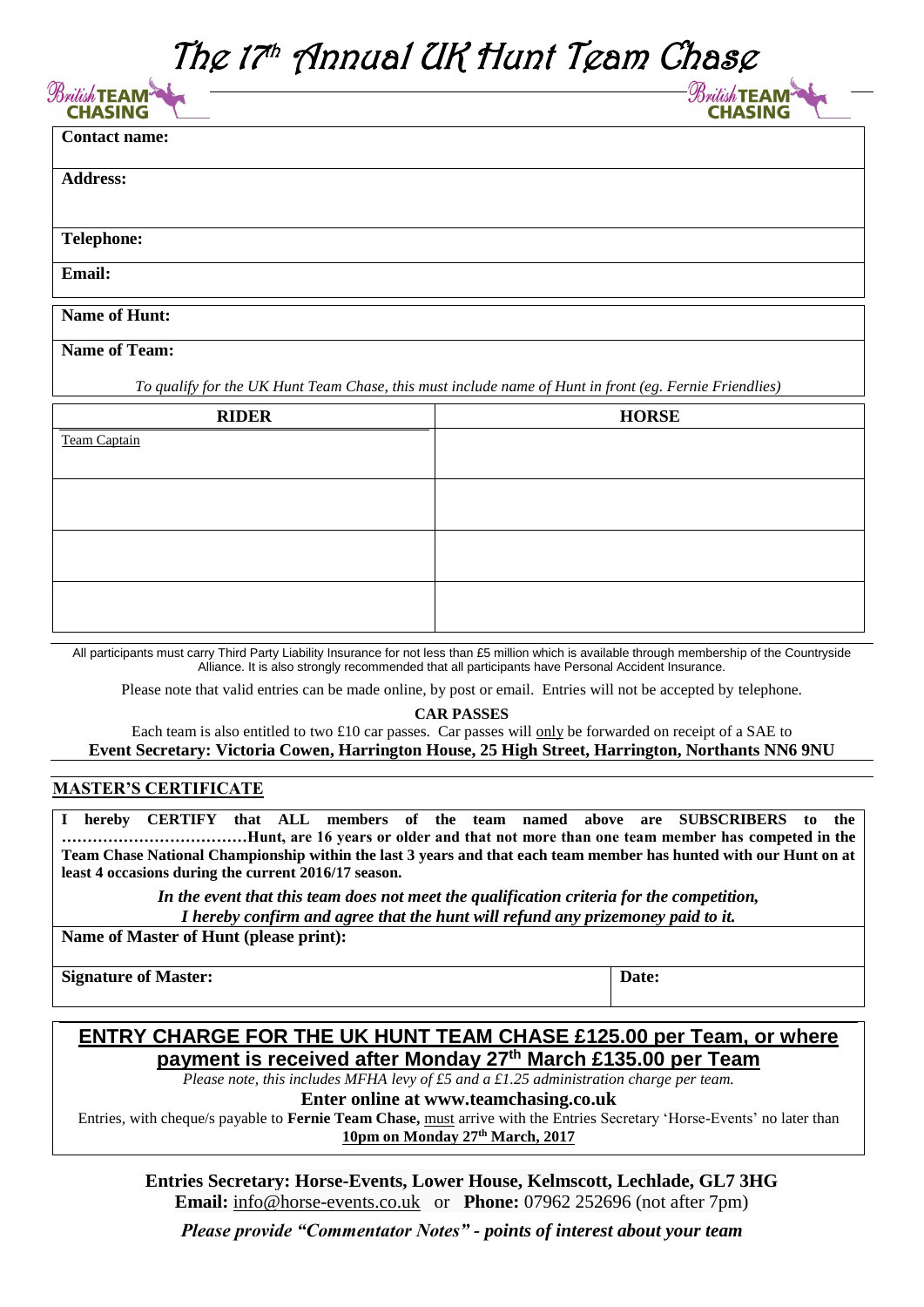



| <b>Contact name:</b> |  |
|----------------------|--|
|                      |  |
| <b>Address:</b>      |  |
|                      |  |
|                      |  |
|                      |  |
|                      |  |
| <b>Telephone:</b>    |  |
|                      |  |
| Email:               |  |
|                      |  |
|                      |  |

#### **Name of Team:**

| <b>RIDER</b> | <b>HORSE</b><br>"Racing Name" MUST be stated AT POINT OF ENTRY<br>to qualify for RoR prizes | Please indicate if<br>RoR registered |
|--------------|---------------------------------------------------------------------------------------------|--------------------------------------|
| Team Captain |                                                                                             |                                      |
|              |                                                                                             |                                      |
|              |                                                                                             |                                      |
|              |                                                                                             |                                      |

### **I hereby CERTIFY that ALL members of the team entered in the Intermediate and named above**

**are aged 16 years or over …………...………… (Name) ………………………….. (Signature)**

All participants must carry Third Party Liability Insurance for not less than £5 million which is available through membership of the Countryside Alliance. It is also strongly recommended that all participants have Personal Accident Insurance.

Please note that valid entries can be made online, by post or email. Entries will not be accepted by phone.

**CAR PASSES**

Each team is also entitled to two £10 car passes. Car passes will only be forwarded on receipt of a SAE to **Event Secretary: Victoria Cowen, Harrington House, 25 High Street, Harrington, Northants NN6 9NU**

# **ENTRY CHARGE FOR THE ROR FERNIE INTERMEDIATE**

**£125.00 per Team, or where payment is received after 27 th March £135.00 per Team**

*Please note this includes MFHA levy of £5 and a £1.25 administration charge per team.* 

**Enter online at www.teamchasing.co.uk**

Entries, with cheque/s payable to **Fernie Team Chase,** must arrive with the Entries Secretary 'Horse-Events' no later than **10pm on Monday 27 th March, 2017**

**Entries Secretary: Horse-Events, Lower House, Kelmscott, Lechlade, GL7 3HG Email:** [info@horse-events.co.uk](mailto:info@horse-events.co.uk) or **Phone:** 07962 252696 (not after 7pm)

Team times will be advertised on **www.teamchasing.co.uk**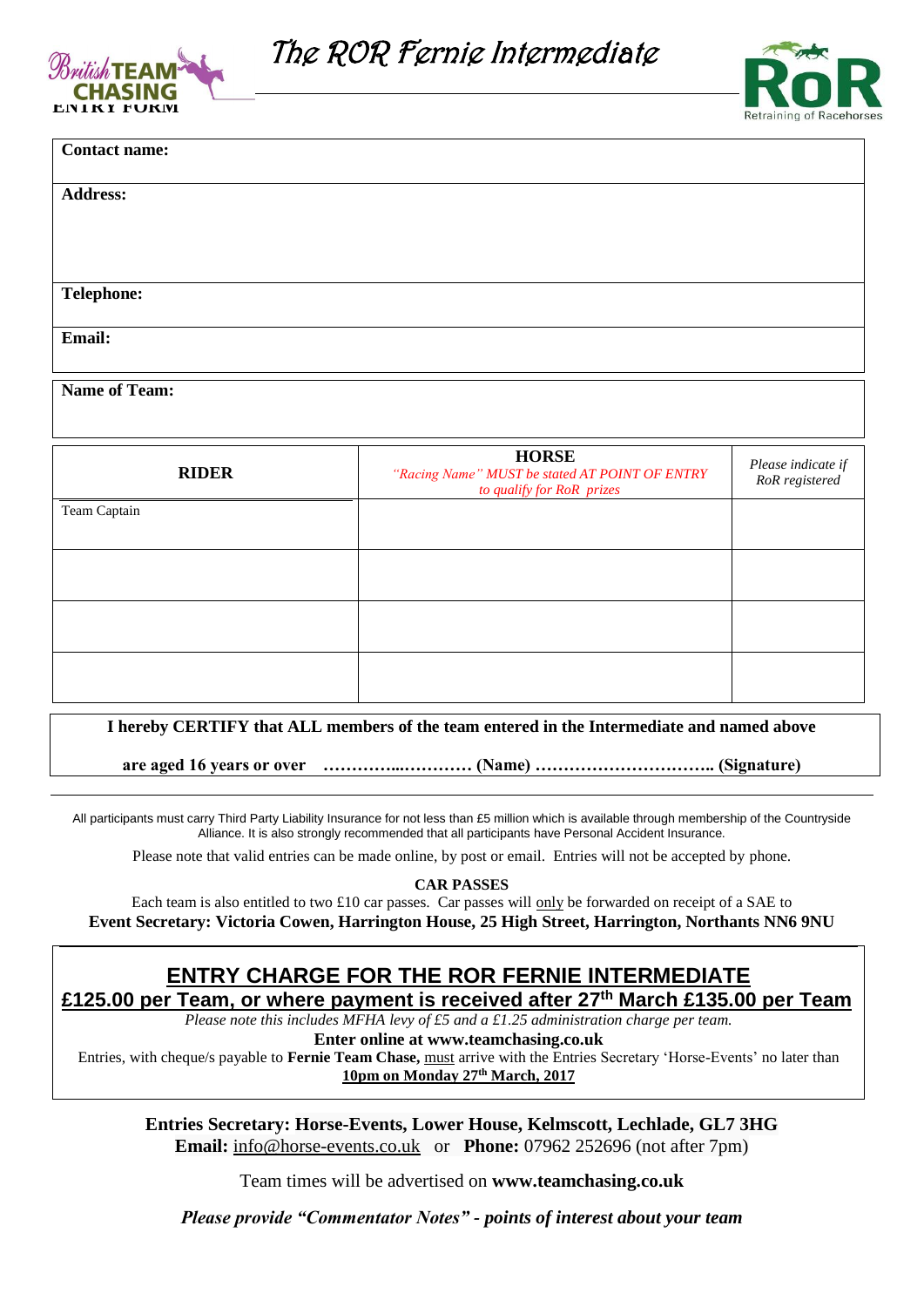

# *Skinner's Pet Foods Open Class*



*Qualifier for the* 

*Skinner's Pet Foods British National Team Chase Championship 2017*

# **ENTRY FORM**

| <b>Contact name:</b> |  |  |
|----------------------|--|--|
| <b>Address:</b>      |  |  |
|                      |  |  |
| <b>Telephone:</b>    |  |  |
| Email:               |  |  |
|                      |  |  |

**Name of Team:** (including Sponsor, where applicable)

## **Team Colours:**

*Please describe with reference to body, sleeves and cap*

| <b>RIDER</b> | <b>HORSE</b> |
|--------------|--------------|
| Team Captain |              |
|              |              |
|              |              |
|              |              |
|              |              |
|              |              |
|              |              |
|              |              |

*All participants must carry Third Party Liability Insurance for not less than £5 million which is available through membership of the Countryside Alliance. It is also strongly recommended that all participants have Personal Accident Insurance.*

Please note that valid entries can be made online, by post or email. Entries will not be accepted by phone.

**CAR PASSES**

Each team is also entitled to three  $\pounds 10$  car passes. Car passes will only be forwarded on receipt of a SAE to **Event Secretary: Victoria Cowen, Harrington House, 25 High Street, Harrington, Northants NN6 9NU**

# **ENTRY CHARGE FOR OPEN CLASS - £150.00 per Team**

*This includes the MFHA Levy of £5 per team*.

## **Enter online at www.teamchasing.co.uk**

*Please note this includes MFHA levy of £5 and a £1.25 administration charge per team.* 

Entries, with cheque/s payable to **Fernie Team Chase,** must arrive with the Entries Secretary 'Horse-Events' no later than **10pm on Monday 27 th March, 2017**

**Entries Secretary: Horse-Events, Lower House, Kelmscott, Lechlade, GL7 3HG Email:** [info@horse-events.co.uk](mailto:info@horse-events.co.uk) or **Phone:** 07962 252696 (not after 7pm)

Team times will be advertised on **www.teamchasing.co.uk**